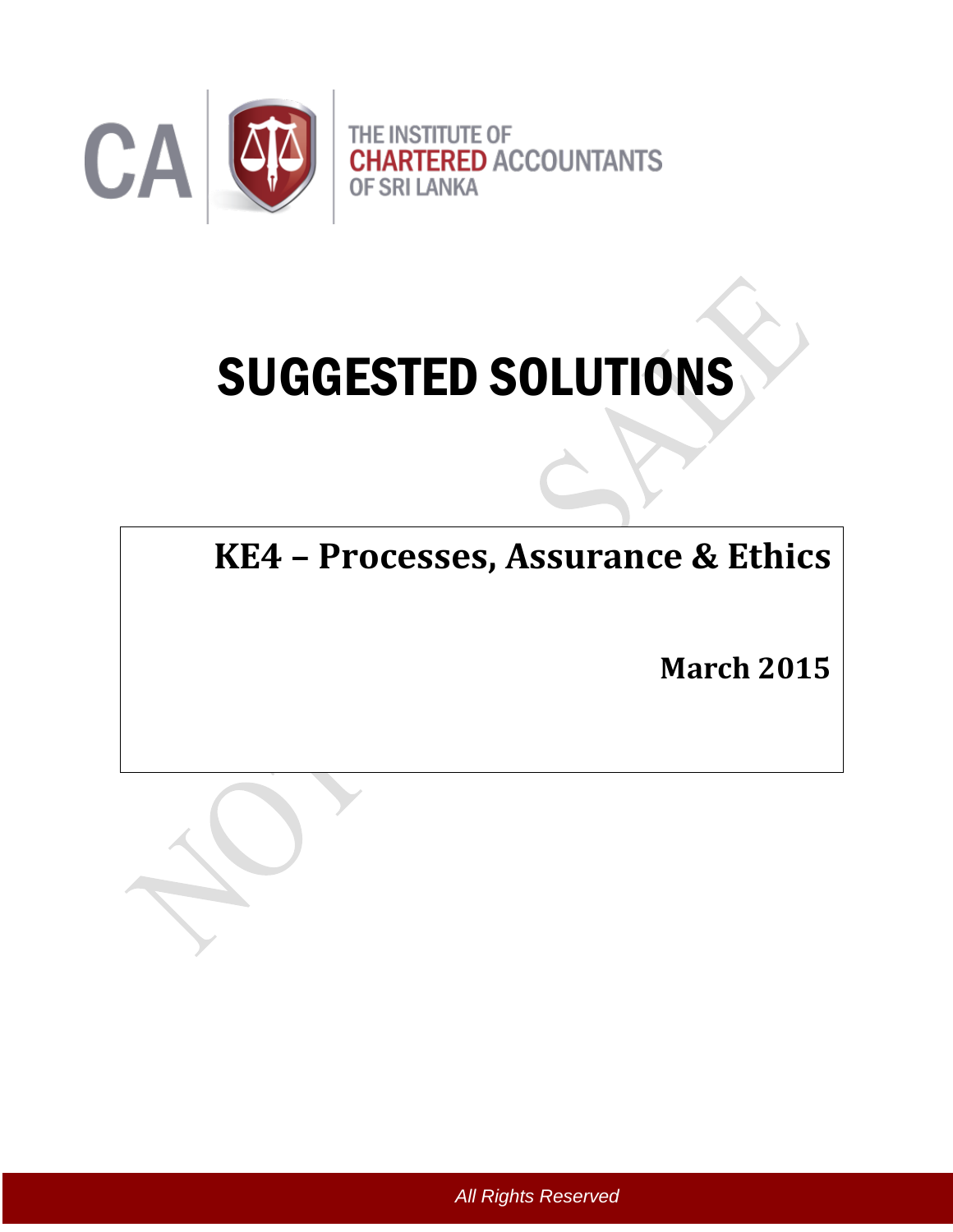# **SECTION 1**

## **Answer 01**

**1 (a)**

| 1.1   | Relevant Learning Outcome: 1.1.1<br>Correct answer: C        |
|-------|--------------------------------------------------------------|
| 1.2.  | Relevant Learning Outcome: 1.2.4<br><b>Correct answer: D</b> |
| 1.3   | Relevant Learning Outcome: 1.9.1<br><b>Correct answer: D</b> |
| 1.4   | Relevant Learning Outcome: 2.1.2<br><b>Correct answer: D</b> |
| 1.5   | Relevant Learning Outcome: 2.5.1<br><b>Correct answer: A</b> |
| 1.6   | Relevant Learning Outcome: 3.2.1<br><b>Correct answer: C</b> |
| 1.7.  | Relevant Learning Outcome: 4.1.1<br><b>Correct answer: D</b> |
| 1.8   | Relevant Learning Outcome: 5.1.1<br><b>Correct answer: A</b> |
| 1.9   | Relevant Learning Outcome: 5.2.1<br><b>Correct answer: C</b> |
| 1.10. | Relevant Learning Outcome: 5.5.1<br>Correct answer: A        |

**[Total marks for 1(a) (MCQs) 2x10= 20 marks]**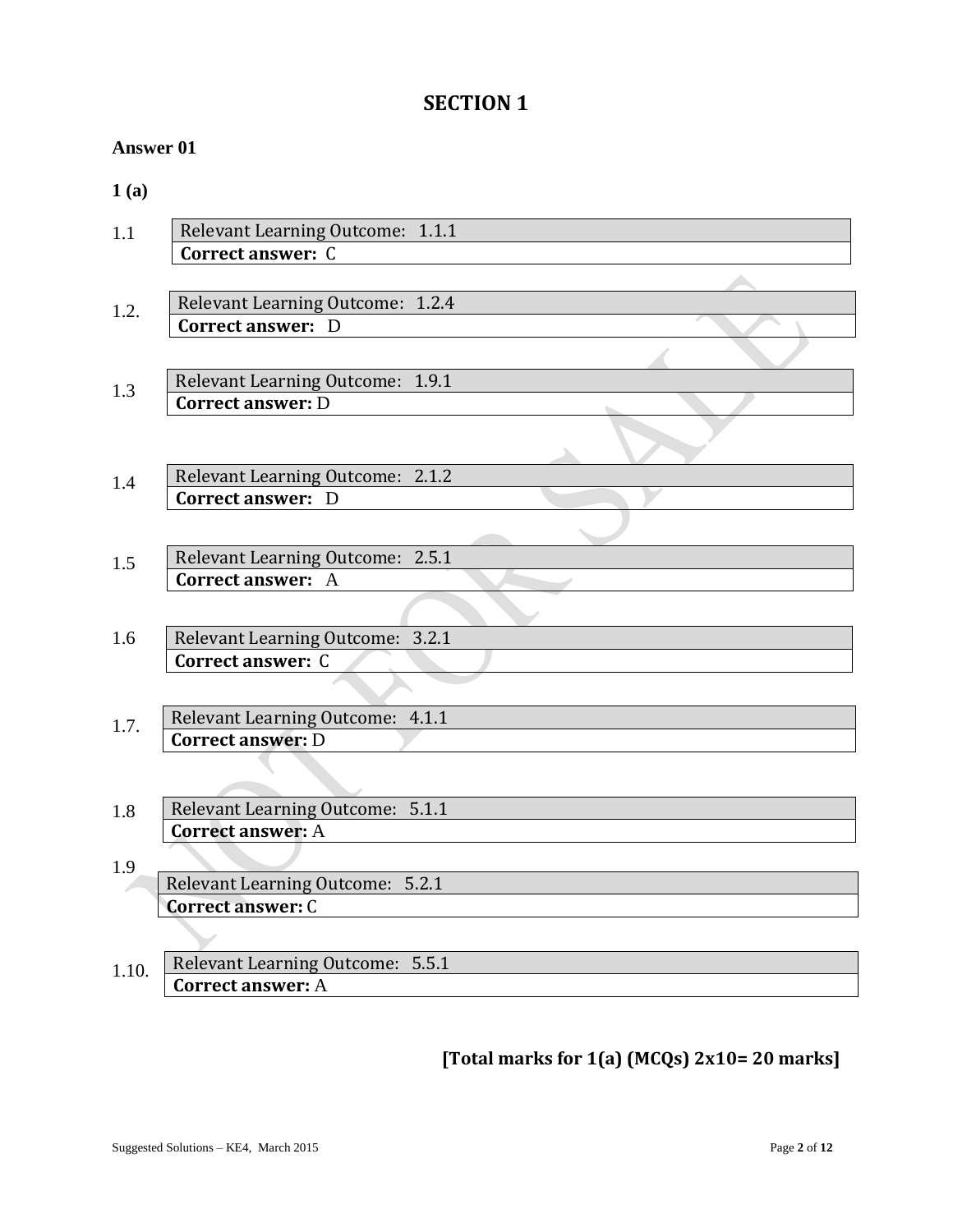1.11

|                  | Relevant Learning Outcome: 1.4.1                                                           |
|------------------|--------------------------------------------------------------------------------------------|
| $\left(1\right)$ | Risk assessment. Risk identification Analysis and evaluation.                              |
| (ii)             | Risk response / risk treatment – Decides most appropriate methods of<br>managing the risk. |
| (iii)            | Monitoring and review                                                                      |
|                  |                                                                                            |

#### 1.12.

|    | Relevant Learning Outcome: 1.7.1                                           |
|----|----------------------------------------------------------------------------|
| 1. | If the "tone at the top" (board of directors and senior management) of the |
|    | organization on internal control effectiveness and the awareness on risk   |
|    | culture is weak, the effectiveness of internal control system will be      |
|    | affected.                                                                  |
| 2. | Internal controls may help reduce operational risks, however, they may     |
|    | not be able to prevent operational failures.                               |
| 3. | Design of controls may be defective and consequently, it may not provide   |
|    | intended operational benefit/s.                                            |
| 4. | Controls introduced may not have been implemented.                         |
| 5. | Due to rapid changes in the environment, new risks may emerge.             |
|    | However, the existing system of internal control may not be geared to      |
|    | tackle such situations.                                                    |
| 6. | Cost of design and implementing control system may be far beyond the       |
|    | additional benefits.                                                       |
| 7. | Human error                                                                |
| 8. | Collusion between employee and fraudsters.                                 |
| 9. | Overriding of controls by management                                       |
|    |                                                                            |

# 1.13

#### Relevant Learning Outcome: 2.3.1

- 1. Decide on the imprest amount.
- 2. Appoint a petty casher.
- 3. Makes a formal requisition for cash to be withdrawn from bank account.
- 4. The accountant responsible for the bank account arranges for withdrawal of money.
- 5. On receipt of money from the bank, put them in a petty cash box or safe.
- 6. Recording withdrawal of money in the cash book.
- 7. Establishing account in the accounting system to record petty cash receipts and expenses.
- 8. Recording receipt and expenditure of petty cash in the petty cash book supported by a petty cash voucher and supporting document.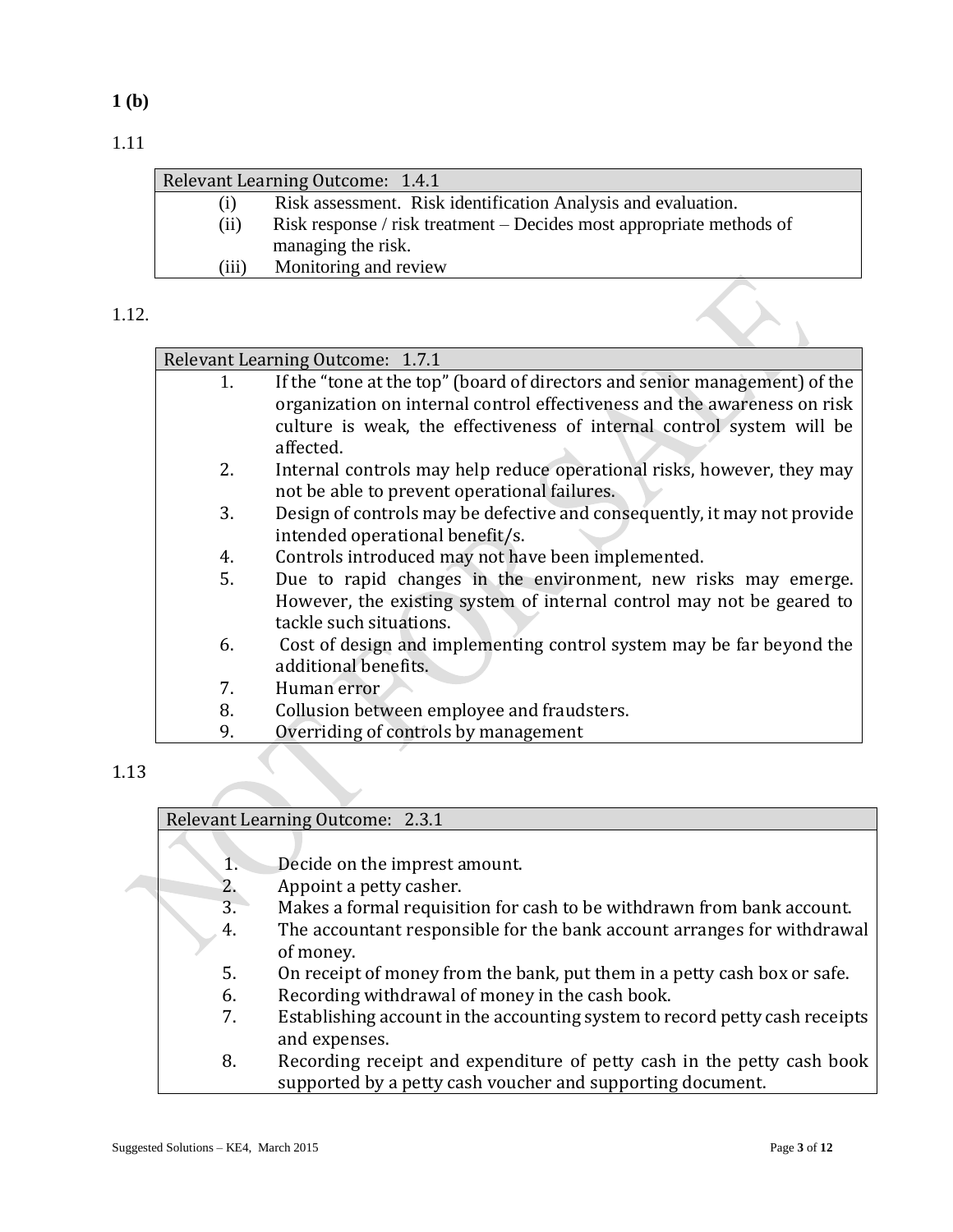1.14.

#### Relevant Learning Outcome: 2.3.2

- 1. Cash removed/paid out without being supported by an authorized petty cash voucher.
- 2. A payment in excess of the stated value of an authorized petty cash voucher.
- 3. A missing petty cash voucher.
- 4. Potential theft.
- 5. A missing IOU.
- 6. Surplus related differences.

#### 1.15

#### Relevant Learning Outcome: 3.1.1

- (i) Risks are not properly assessed. As a consequence the need for controls not recognized.
- (ii) Risks are recognized for routine operations but not for non-routine situations. As a result there will not be controls to deal in non-routine circumstances.
- (iii) Controls are not automated, but require response from an individual. Automated controls are more effective than controls requiring a human response.
- (iv) The control measure is not sufficient to achieve its purpose / objective.

#### 1.16

Relevant Learning Outcome: 3.3.1

- When access is restricted for the approved price list of the company, only authorized persons can access to the approved prices.
- **-** This will prevent unauthorized amendments or changes to the approved prices,
- **-** This will ensure the sales are done at the correct price and no one can choose a wrong price in generating sales invoices.
	- This will prevent unauthorized access to confidential information.

# 1.17

| Relevant Learning Outcome: 3.4.1                                                                                                                   |
|----------------------------------------------------------------------------------------------------------------------------------------------------|
| The following are examples of deficiencies that may be presented by candidates.                                                                    |
| • Purchase of materials/services without following procurement<br>procedures. E.g. without an approval for purchase requisition/purchase<br>order. |
| • Receipt of materials/services without a proper checking over the<br>specifications, quality and quantity/output                                  |
| • Supplier account has been credited without evidence to support receipt of<br>materials/services                                                  |
| Inadequate segregation of duties among the ordering and approval of<br>$\bullet$<br>payment for purchases                                          |
| The above list is not exhaustive                                                                                                                   |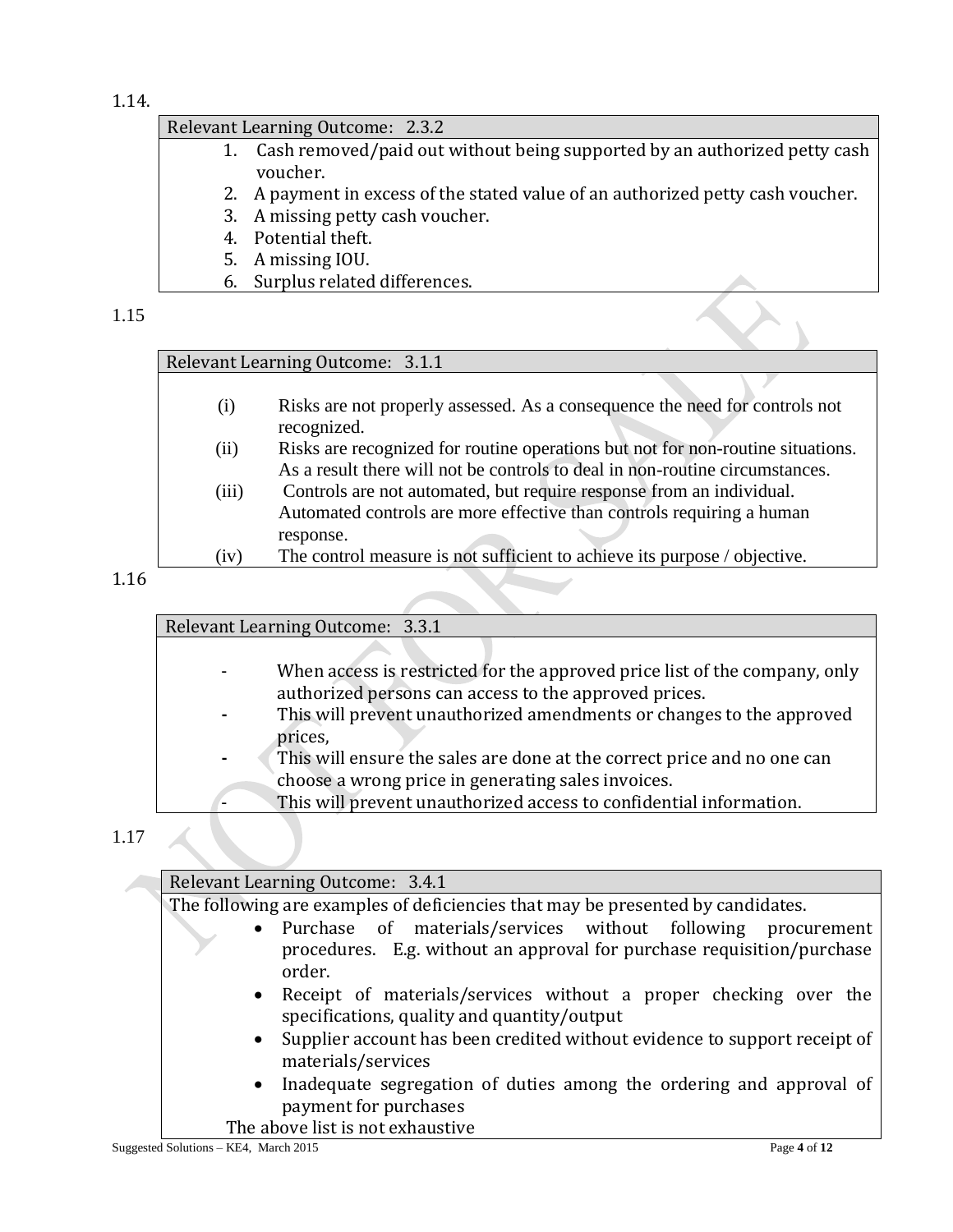| 1. | Where disclosure is permitted by law and is authorized by the client or<br>employer.                                                                                                                                                                                                                                                                                                                                                   |
|----|----------------------------------------------------------------------------------------------------------------------------------------------------------------------------------------------------------------------------------------------------------------------------------------------------------------------------------------------------------------------------------------------------------------------------------------|
| 2. | Where disclosure is required by law; for example to provide documents or<br>other evidence in legal proceedings.                                                                                                                                                                                                                                                                                                                       |
| 3. | Where disclosure is required by law of actual or suspected money<br>laundering or terrorist financing                                                                                                                                                                                                                                                                                                                                  |
| 4. | Where there is a professional right or duty to disclose information, which<br>is in the public interest and is not prohibited by law<br>* to comply with the quality review of a professional body<br>* to respond to an inquiry or investigation by a regularity body<br>* to protect the professional interest of a professional accountant in legal<br>proceedings.<br>* to comply with technical standards and ethics requirement. |

1.19

Relevant Learning Outcome: 5.1.2

- 1. **Intended users.** These are the person, persons or class of persons for whom the practitioner prepares the assurance report.
- 2. **The responsible party** is the person or persons responsible for the subject matter or subject matter information. This is the party that engages the practitioner to carry out the assurance engagement.
- 3**. The practitioner** is the individual providing professional service that will review the subject matter and provide assurance

1.20

Relevant Learning Outcome: 5.3.1

- **-** Deciding the nature, timing and extent of audit procedures. This means reaching a view about what work should be done in the audit
- **-** Judging whether sufficient appropriate audit evidence has been obtained
- **-** Evaluating management's judgment in applying the applicable financial reporting framework.
- **-** Drawing conclusions based on the audit evidence obtained; reaching an audit opinion (how to consider significant matters noted in forming an opinion)

# **[Total marks for 1(b) 3 x10= 30 marks]**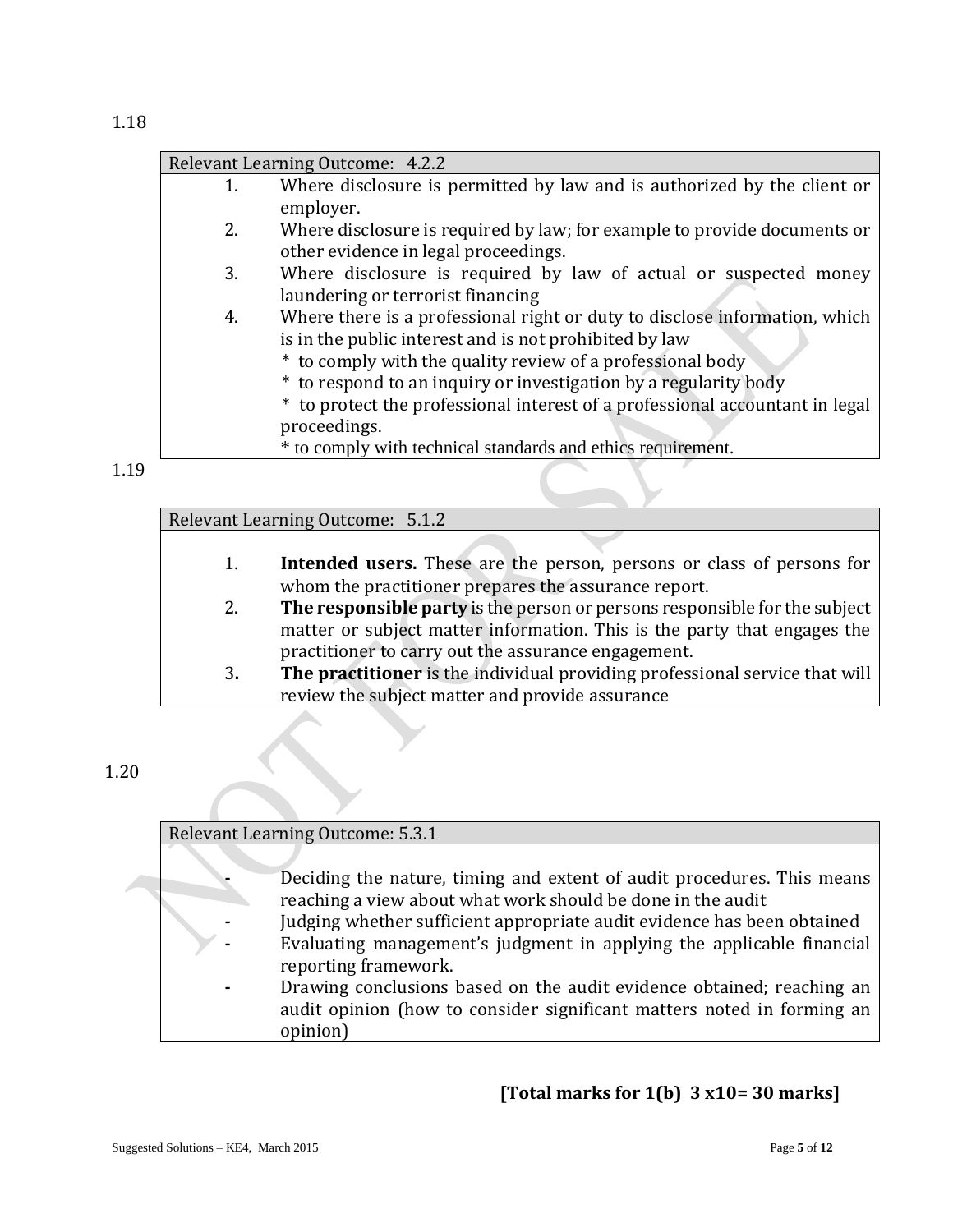# **SECTION 2**

# **Answer 02**

|              |         | Relevant Learning Outcome/s: 1.6.1                                                 |
|--------------|---------|------------------------------------------------------------------------------------|
|              |         |                                                                                    |
| $\mathbf{1}$ |         | Internal controls are important:                                                   |
|              |         | All the business organisations have risks (e.g. risk of fraud, risk of             |
|              |         | omissions etc., operational risks). When controls are implemented it               |
|              |         | reduces risks at the level of business processes and operations.                   |
|              |         | Controls ensure compliance with laws, regulations applicable to the entity         |
|              |         | Controls reduce the risk of loss of efficiency or effectiveness in business        |
|              |         | operations, ensure operations are conducted in accordance with                     |
|              |         | organization policies and objectives.                                              |
|              |         | Controls ensure reliability and accuracy of financial information                  |
|              |         | processed through the entity's system                                              |
|              |         | Ensure assets are safeguarded including information.                               |
|              |         | Fraud is prevented or detected if it occurs.                                       |
|              |         | (3 marks)                                                                          |
| 2            |         | It reduces the risk of fraud and will be able to detect the errors or omissions    |
|              |         | made by person who initiating the transactions if those are checked by             |
|              |         | another person in the organization.                                                |
|              |         | It makes difficult for an individual to commit fraud.                              |
|              |         | (3 marks)                                                                          |
|              |         |                                                                                    |
| 3            |         | High value small items that are moveable easily can be kept in lockable            |
|              |         | cabins / cupboards                                                                 |
|              |         | The management can have CCTV cameras and monitor stores (but this may              |
|              |         | be expensive)                                                                      |
|              |         |                                                                                    |
|              |         | Assign a responsible person to monitor the movements of those items and            |
|              |         | make him responsible for any shortage of items.                                    |
|              |         |                                                                                    |
|              |         | Implement necessary requirements to obtain insurance cover.                        |
|              |         | Frequent stock verification.                                                       |
|              |         | (2 marks)                                                                          |
|              |         |                                                                                    |
| 4            |         | The objective of controls on arithmetical and accounting records is to check the   |
|              |         | correct and accurate recording and processing of transactions. For example         |
|              |         | reconciling sales ledger with the general ledger is an arithmetical and accounting |
|              | ledger. | control and it will ensure accuracy and completeness of sales recorded in the      |
|              |         | $(2 \text{ marks})$                                                                |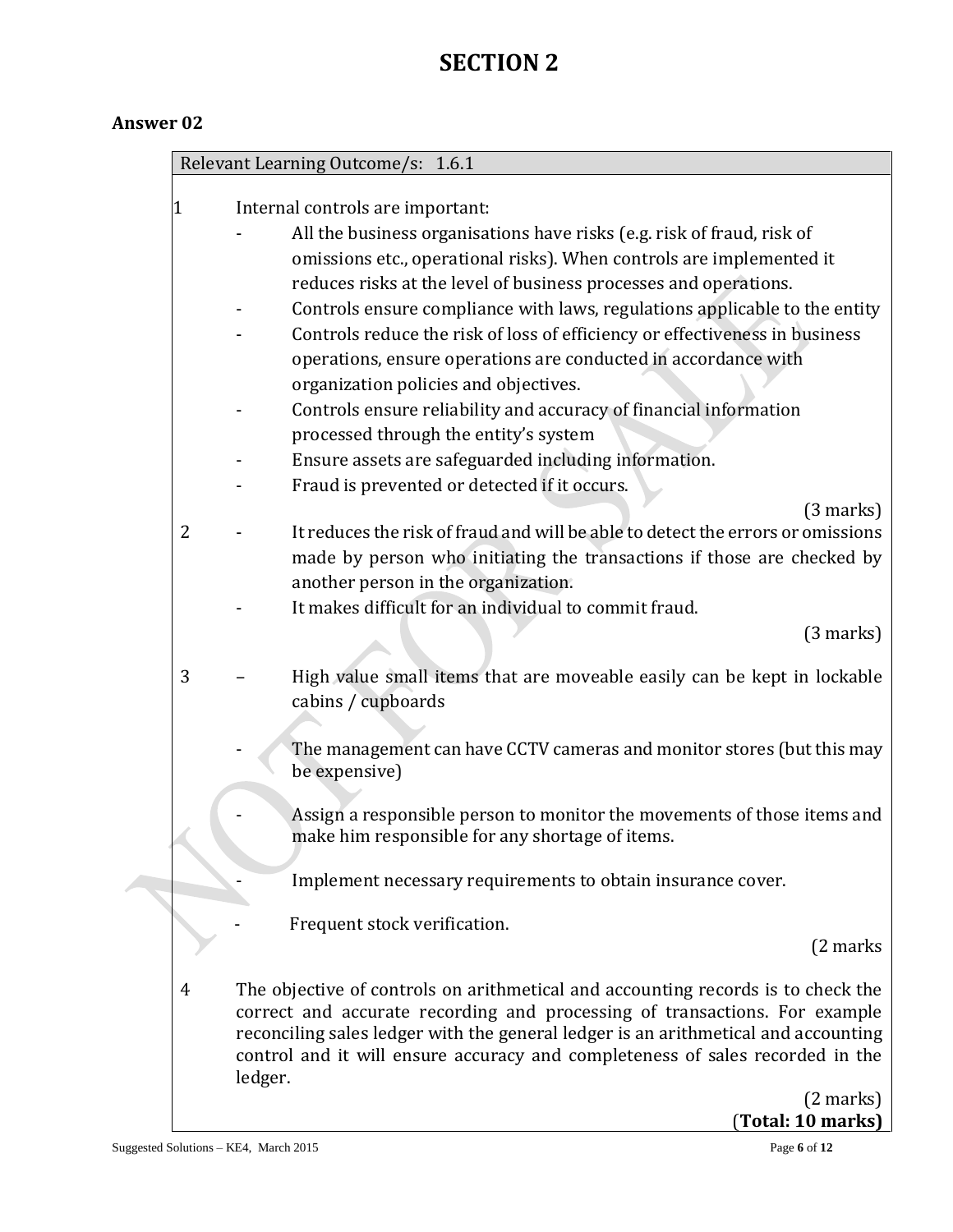#### Relevant Learning Outcome/s: 5.5.2; 5.5.3

1. **Explain** how the following can be used in obtaining audit evidence in relation to inventory balance at the outlet.

#### **i. Inspection**

Existence of certain selected items recorded as inventory at the outlet can be assessed through inspection. Examination of all inventory items recorded gives evidence of completeness. Scrutinizing underlying invoices and records will also provide evidence on accuracy of valuation, rights and obligations and transactions are recorded in the correct accounting period (cut-off).

#### **ii. Observation**

Watching the general state of inventory and conditions under which it is stored or observing how a process or activity is performed in relation to inventory. This gives evidence of conditions prevailed at the time of gathering audit evidence in relation to inventory. Evaluating a stock count.

#### **iii. Recalculation**

All information pertaining to inventory receipts, issues and transfers could be extracted to recalculate the book balance of inventory at the period end which will provide comfort on accuracy of inventory balance. Method used in valuation of inventory could also be checked through recalculation to ensure accuracy.

(6 marks)

# 2. **Explain** the meaning of tests of controls.

**Tests of controls** are assessments designed to evaluate effectiveness of internal controls deployed by the organization in preventing or detecting and correcting material misstatements at the financial statement assertion level.

(4 marks)

#### **(Total: 10 marks)**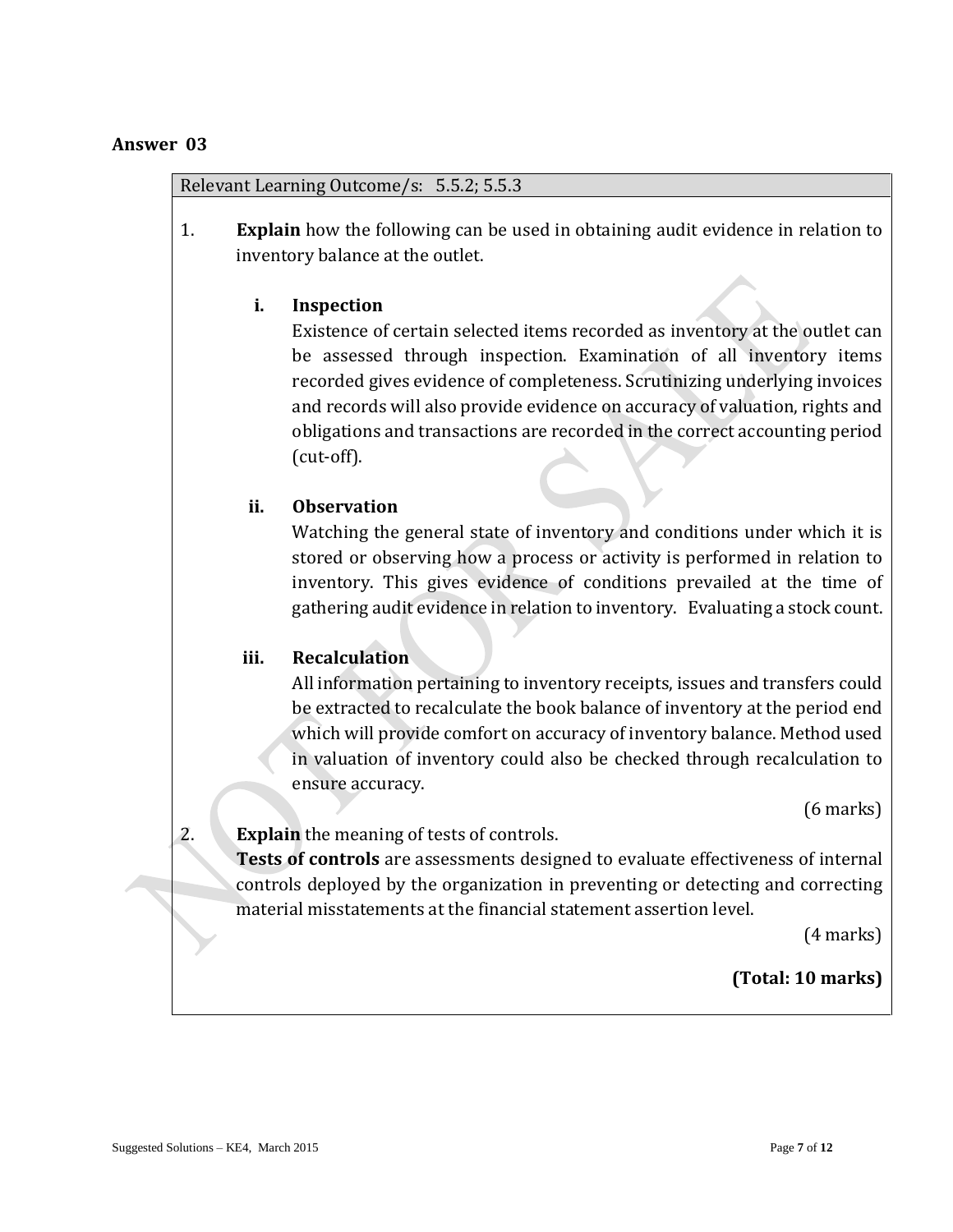|                |          | Relevant Learning Outcome/s: 2.2.2; 2.2.3                                                                                                                                                                                                                                                                                                                                    |
|----------------|----------|------------------------------------------------------------------------------------------------------------------------------------------------------------------------------------------------------------------------------------------------------------------------------------------------------------------------------------------------------------------------------|
| $\mathbf{1}$   |          | The importance of recording attendance of employees:<br>The payments such as salaries overtime, attendance incentives and<br>deductions such as no pay leave are determined based on the attendance<br>of employees. Therefore the attendance record is important. It ensures<br>that payments are made only to those who have worked in the company.<br>$(2 \text{ marks})$ |
| $\overline{2}$ |          | When using the swipe card to record the attendance, any other person can swipe<br>the card on behalf of the owner of the swipe card. This is a manipulation and as a<br>result the time will be recorded inaccurately.                                                                                                                                                       |
| 3              |          | $(2 \text{ marks})$<br>The activities of HR division to ensure complete and accurate payroll:                                                                                                                                                                                                                                                                                |
|                | (i)      | The details of new recruits should be accurately maintained and submit<br>timely for the payroll preparation                                                                                                                                                                                                                                                                 |
|                | (ii)     | If HR division has time records those should be verified and provide for the<br>payroll preparation                                                                                                                                                                                                                                                                          |
|                | (iii)    | The details of resigned employees should be updated and pass those<br>information to payroll preparation and ensure resigned employees are not<br>paid.                                                                                                                                                                                                                      |
|                | (iv)     | Any changes to the salaries (e.g. increments) need to be accurately<br>maintained / updated in HR records and communicate those for payroll<br>preparation.                                                                                                                                                                                                                  |
|                |          | This means the HR division has to update the records and need to ensure<br>the records are up to date and also ensure that no one will have access to<br>those records to make unauthorized amendments.                                                                                                                                                                      |
|                |          | (4 marks)                                                                                                                                                                                                                                                                                                                                                                    |
|                |          | Purposes of monthly payroll reconciliations:<br>a. Employees have been properly paid, unauthorized persons are<br>eliminated.                                                                                                                                                                                                                                                |
|                |          | b. Payroll expenses are applied to the appropriate accounts                                                                                                                                                                                                                                                                                                                  |
|                | c.<br>d. | Tax is paid to the Inland Revenue and reported accurately.<br>All regulatory conditions such as EPF. PAYE, union fees loans are<br>deducted and paid.                                                                                                                                                                                                                        |
|                | e.       | Departmental salaries are reconciled with budget.<br>$(2 \text{ marks})$                                                                                                                                                                                                                                                                                                     |
|                |          | (Total: 10 marks)                                                                                                                                                                                                                                                                                                                                                            |
|                |          |                                                                                                                                                                                                                                                                                                                                                                              |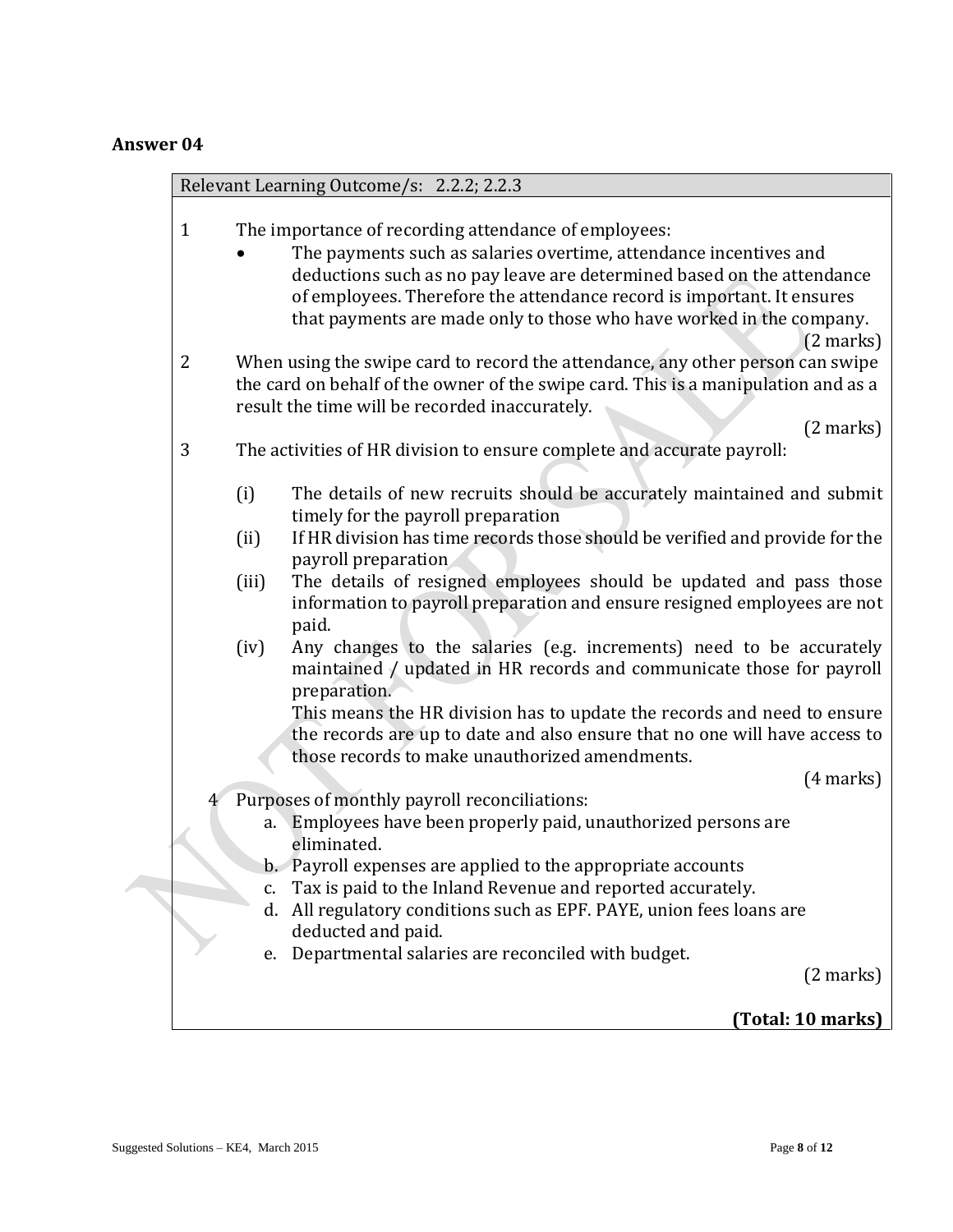Relevant Learning Outcome/s: 4.2.1; 4.2.3 1 Why ethical behavior is important to Gihan? Gihan is in the profession of accountancy and he is supposed to adhere to the professional code of ethics. Since he is in financial reporting function, there are users of those reporting who will rely on those and make decisions. Especially Gihan is working for a public listed company and as a result there are wider coverage of users of financial statements. Therefore, it is Gihan's responsibility to prepare those financial statements accurately. The financial statements to be prepared honestly as the tax payments also depend on these. Therefore Gihan's ethical behaviour serves to protect public interest. Gihan is expected to be technically competent and make correct decisions as the employer will rely the work of Gihan as the accountant. (3 marks) 2 Gihan's annual bonus is determined based on the profits earned by the company. He knows if the impairment charge is recognized there is a deterioration of profits which will affect the bonus payment. He needs to make the correct decision but it is blocked due to his interests. It is called "self-interest". Due to his financial benefit he can decide not to go ahead with impairment charge recognition. (3 marks) 3 Protection available for Gihan: Gihan has to be committed to the ethical behavior in this regard. He has to forget about his financial interest and discharge his duties. 2 marks) 4 - Integrity **Objectivity** - Professional behaviour **Confidentiality** 2 marks) **(Total: 10 marks)**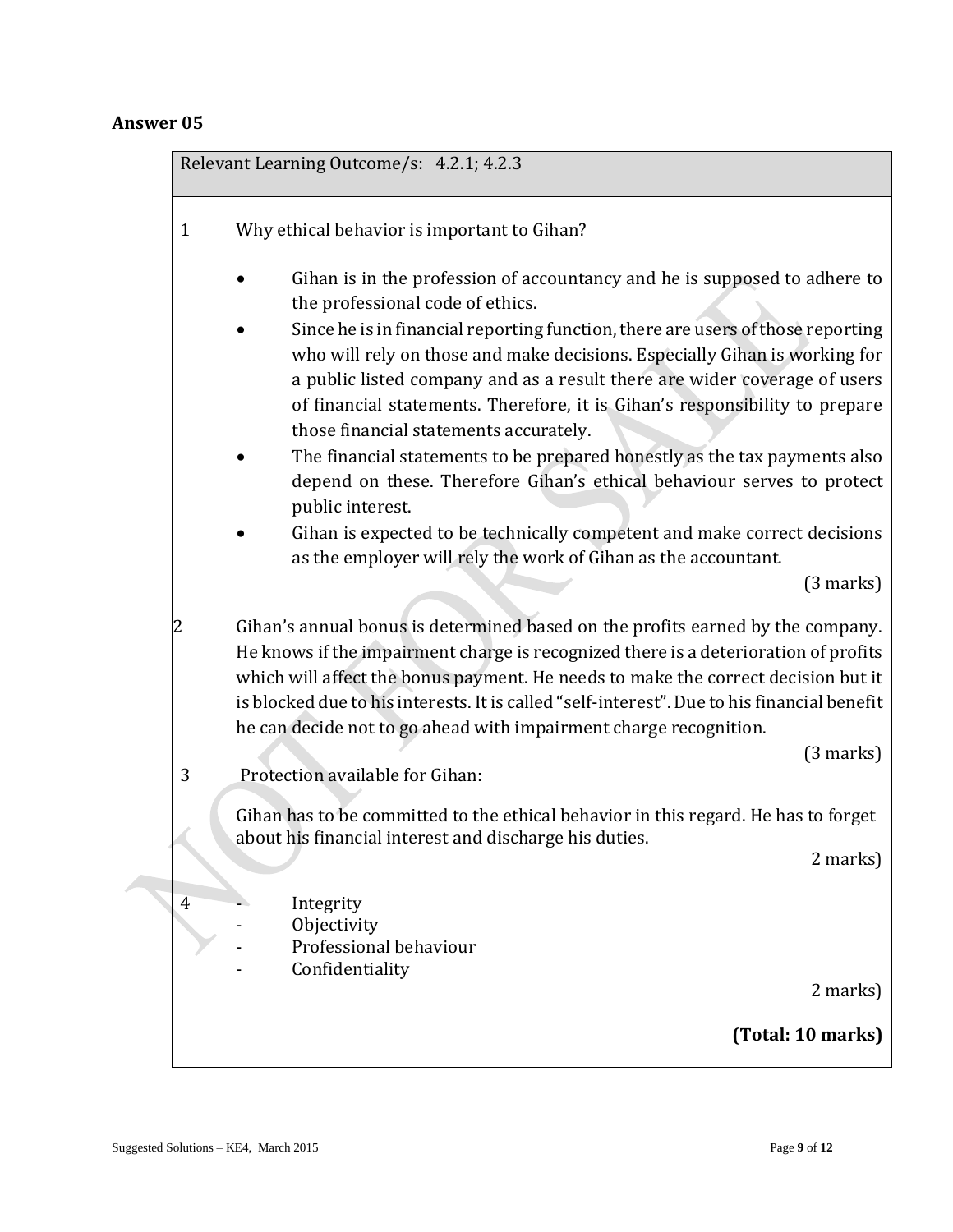#### Relevant Learning Outcome: 2.4.1

1 Since these require significant amount of funds which are limited management can prepare a budget which is called capital expenditure budget. It is a planning framework and the budget can be monitored in order to ensure the limited funds are utilized effectively. This will also a formal procedure for authorizing items of capital expenditure.

(2 marks)

- 2 Process to follow in selecting a contractor:
	- The company should identify a number of contractors who seem to have the resources and ability to deliver the service and these suppliers should be asked whether they would be interested in bidding for the contract in a tender process. (the process of calling for expression of interest and request for a proposal should be followed)
	- The suppliers who indicate their willingness to tender for the contract are given specifications, setting out details of the contracting requirements for the construction. (this is generally done by way of providing high level architectural design, lay outs and high level specifications etc.).
	- Each supplier is asked to submit a bid or tender, and a final date is given for submission.
	- Within each tender the contractor should be asked to provide information that demonstrate their ability to deliver the service on time and to specification.
	- The tenders or bids from the contractors are assessed by the Tender Evaluation Committee (TEC) and the preferred supplier is selected on the basis of the tender evaluation.
	- A preferred bid may be recommended by either tender board or any relevant authority responsible for the tender process, but the final decision should be made at appropriate level of management (e.g. board of directors)
	- If the contactor was not selected based on the lowest bidder, the decision should be justifiable and it should be recorded.

(6 marks)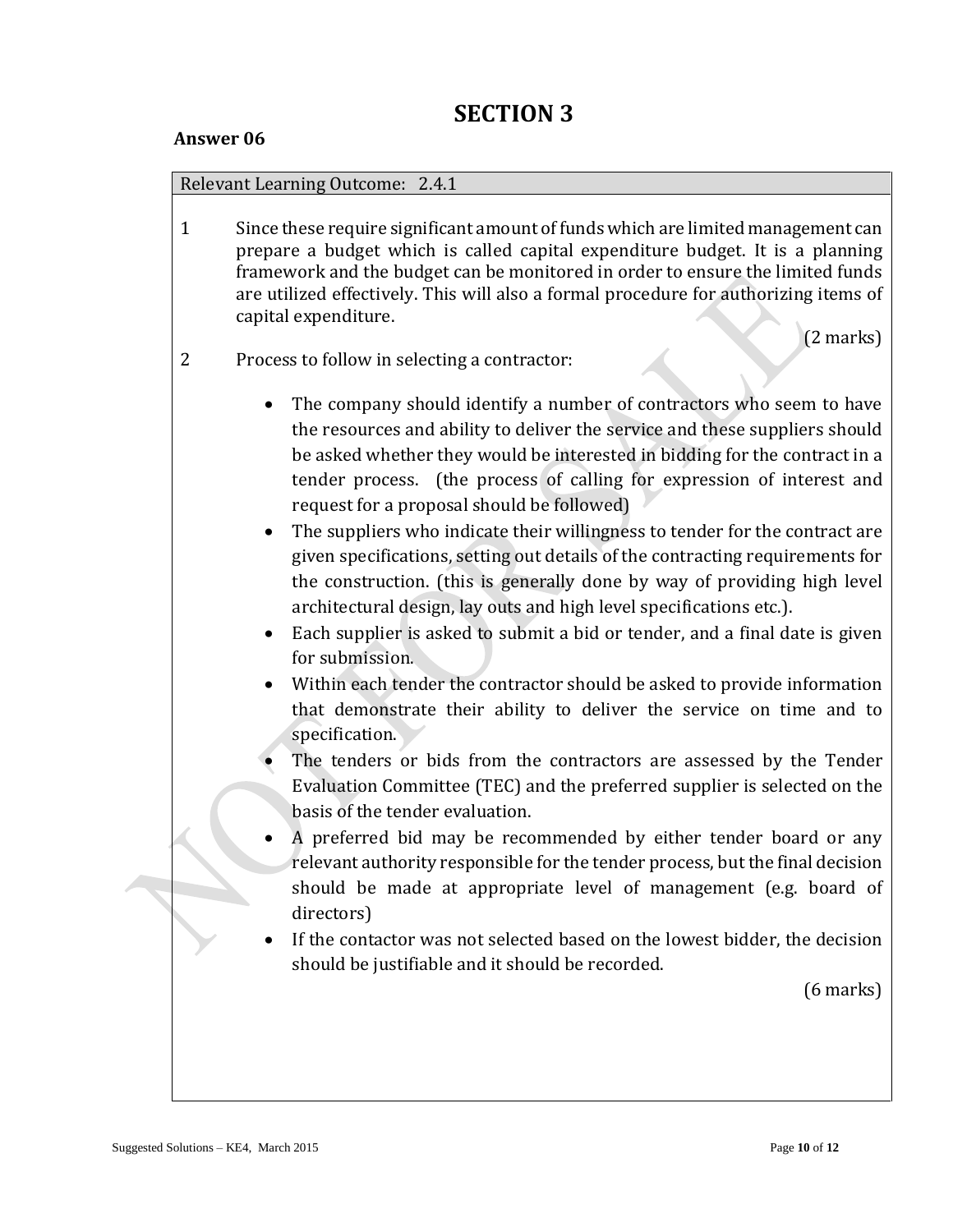| 3 | <b>Benefits of a Fixed Asset Register (FAR)</b>                                                                                                                                  |             |
|---|----------------------------------------------------------------------------------------------------------------------------------------------------------------------------------|-------------|
|   | It is easy to identify the location of assets if it is included in a FAR<br>(i)                                                                                                  |             |
|   | (ii)<br>It enables the company to physically check the fixed assets                                                                                                              |             |
|   | Enabling the accountants to calculate the profit or loss when the asset is<br>(iii)<br>eventually disposed of providing detailed records of the individual non-<br>current asset |             |
|   | Providing a record for checking the accuracy of the non-current asset<br>(iv)                                                                                                    |             |
|   | records in the accounting system                                                                                                                                                 |             |
|   | To obtain non-financial information such as model and serial number.<br>(v)                                                                                                      |             |
|   |                                                                                                                                                                                  | $(6$ marks) |
| 4 | Data to be recorded in the FAR:                                                                                                                                                  |             |
|   | Internal reference number for the asset                                                                                                                                          |             |
|   | The manufacturer's serial number                                                                                                                                                 |             |
|   | Description of the asset                                                                                                                                                         |             |
|   | Physical location of the asset                                                                                                                                                   |             |
|   | Department that owns the asset                                                                                                                                                   |             |
|   | Purchase date                                                                                                                                                                    |             |
|   | Cost                                                                                                                                                                             |             |
|   | Depreciation method, useful life                                                                                                                                                 |             |
|   | Accumulated depreciation<br>Model number and serial number                                                                                                                       |             |
|   | Disposal proceeds                                                                                                                                                                |             |
|   |                                                                                                                                                                                  | (4 marks)   |
| 5 | Instances of removing assets from FAR                                                                                                                                            |             |
|   |                                                                                                                                                                                  |             |
|   | Disposal of assets due to sale, scraping the assets, donation, transfer of,<br>goods requirements                                                                                |             |
|   | Stolen of an asset                                                                                                                                                               |             |
|   | Destruction or loss of asset                                                                                                                                                     |             |
|   |                                                                                                                                                                                  | (2 marks)   |
|   | (Total: 20 marks)                                                                                                                                                                |             |